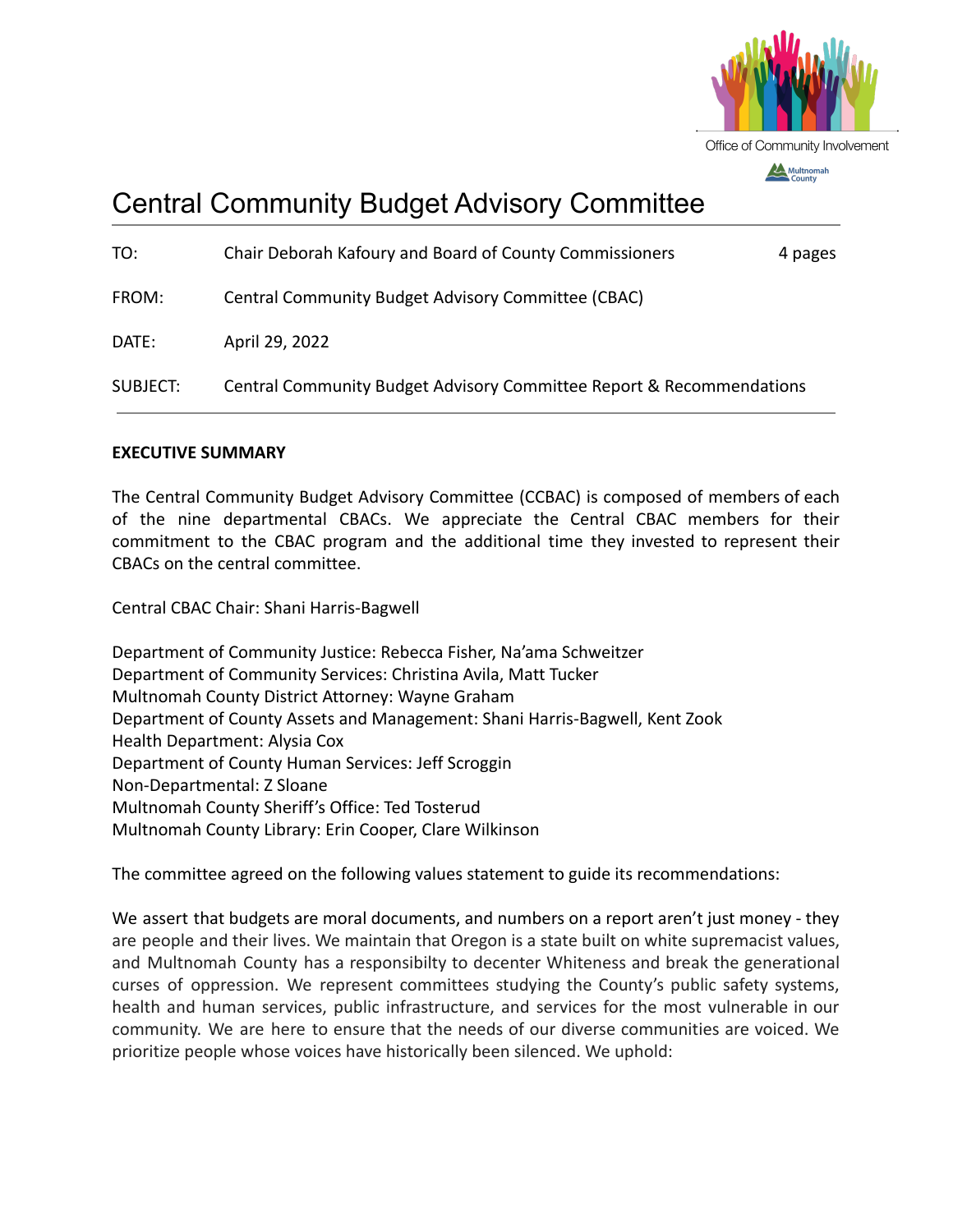- Budgets can be used to oppress and often are.
- Valuing intercultural intelligence, recognizing the unique needs and barriers faced by different communities and effectively engaging and serving communities excluded from and harmed by dominant culture practices
- People who work for the County should be a reflection of the people it serves
- The budget should be used to protect our environment and our public spaces
- By centering those most historically excluded: Black, Indigenous, and other people of color, people with disabilities, neurodivergent folks, LGBTQIA+ people, people who are experiencing houseless, people affected by addiction and mental illness, people experiencing a lack of financial resources - we are able to afford more to everyone.
- We need to think generations ahead and how what we do now is going to affect future people. What we do now will affect our children, our grandchildren and their children's children. We want to make sure we continue to improve our community.

## **PROCESS**

The Central CBAC met four times between January and March 2022. We met with the following staff:

- February 23rd meeting: Office of Diversity & Equity staff Neisha Saxena, Interim Director, and Alejandro Juárez, Workforce Equity Manager, presented an update on the Workforce Equity Strategic Plan. Christian Elkin, Budget Director, provided an overview of new County revenue streams and the impacts on the FY23 budget.
- March 9th meeting: The committee met with Chair Deborah Kafoury to hear her priorities for the FY23 budget, and members shared initial recommendations and concerns from their department CBACs.
- March 30th meeting: Joint Office of Homeless Services staff Marc Jolin, outgoing director, Shannon Singleton, Interim Director, and Adam Brown, Business Services Manager, provided an overview of JOHS' our core programs and services, the composition of funding, and a review of the Metro Supportive Housing Services Measure funded priorities.

**EMERGING ISSUES & CHANGES -** The Committee recognized that this budget cycle was unique in that County revenues grew substantially. Most departments have asked for additional funding, with a reasonable expectation that at least some of their requests will be supported, and this Committee was not in a position to evaluate each and every funding request. Instead the Committee focused on understanding progress on the recent voter-approved ballot measures due to their role in addressing critical public priorities. A member of the committee was particularly focused on ensuring that East Multnomah County was fairly represented in the

*Members: Shani Harris-Bagwell (DCA/M, CCBAC Chair), Christina Avila (DCS), Erin Cooper (Library), Alysia Cox (HD), Rebecca Fisher (DCJ), Wayne Graham (DA), Na'ama Schweitzer (DCJ), Jeff Scroggin (DCHS), Z Sloane (Non-D), Ted Tosterud (MCSO), Matt Tucker (DCS), Clare Wilkinson (Library), Kent Zook (DCA/M) Staff: Dani Bernstein*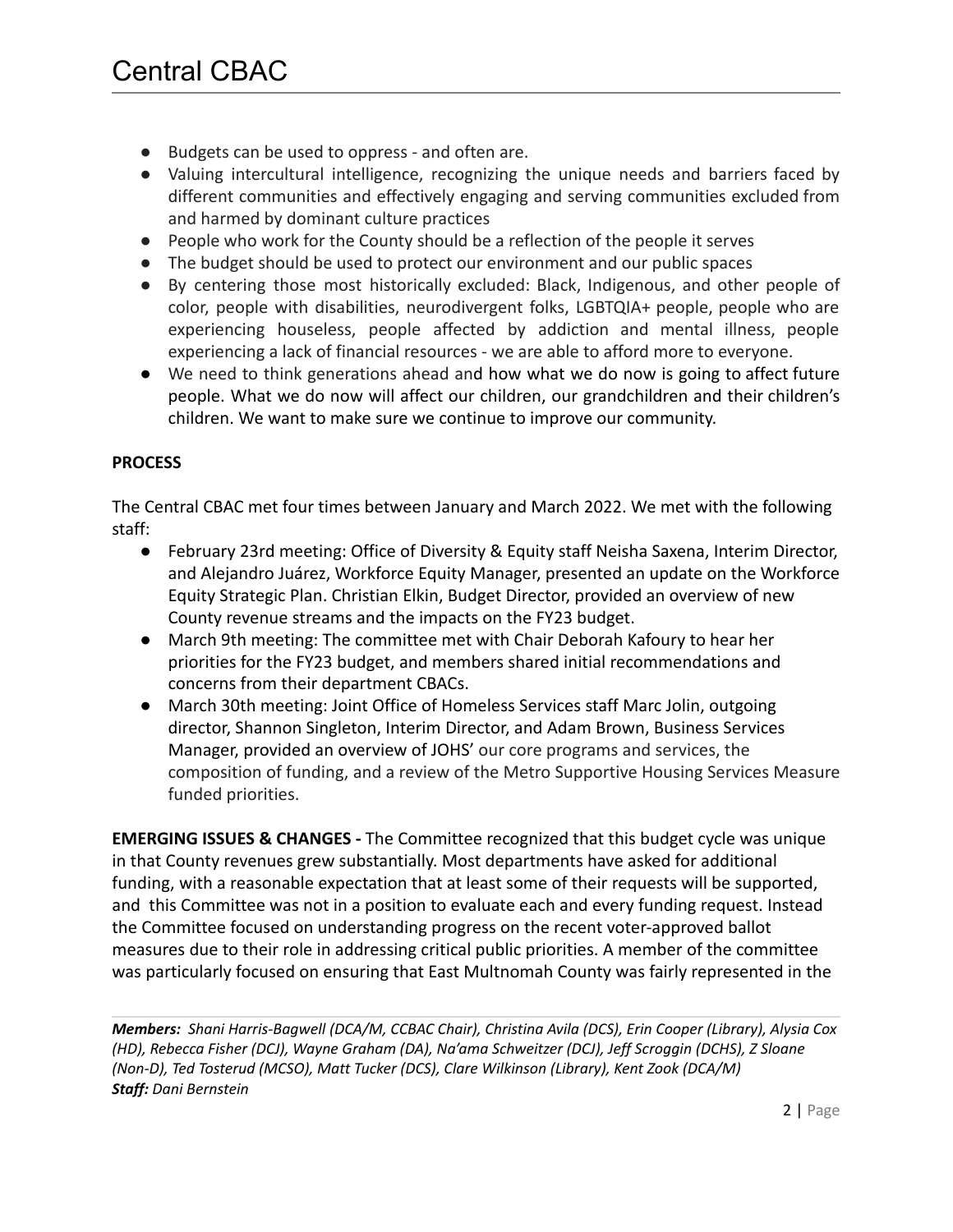distribution of funding from these initiatives. With this context, the Committee believes the investments in the following section are the key priorities of the 2023 budget.

## **BUDGET FEEDBACK**

Priorities:

- **Improve Housing Stability and Security.** We encourage the County to continue investing in our urgent housing crisis response and to direct additional funding towards culturally specific and responsive service and program models that demonstrate success in helping people make sustainable transitions from homelessness to permanent housing. In particular, this Committee encourages the County to do this work in a coordinated manner so that we can create an equitable community where all have access to safe, affordable and accessible housing. We believe this should be the essential priority of the 2023 budget.
- **Invest in Mental Health Care.** Two years of pandemic-induced stress and disruption have increased the mental health challenges of many in our community at the same time that care became more difficult to deliver. We must invest more in our public health infrastructure, with a particular focus on our Behavioral health system. This Committee believes the County's goal should be to ensure that all people who struggle with mental health and substance abuse have appropriate and straightforward access to the services they need to get well. We have neglected this population for far too long, and increased investments are necessary.
- **Emphasize Culturally Relevant and Specific Programs.** We support the County's efforts to rethink and reprioritize government services to better address the needs of underrepresented communities. Due to the extent of the historical harms that need to be addressed, we urge the County to treat this as an ongoing process and part of governance. We encourage the County to invest in and seek out opportunities to engage these communities in a co-design process to ensure that their needs are addressed in culturally relevant and specific ways.
- **Reduce Violence in Our Communities.** Gun violence and homicides are at record levels and this violence disproportionately affects neighborhoods in which we have historically disinvested. There are many root causes for this situation, and we believe that investing in the work of the Departments of Community Justice and Human Services will help to address many of them. Additionally, it is critical to repair trust between the most

*Members: Shani Harris-Bagwell (DCA/M, CCBAC Chair), Christina Avila (DCS), Erin Cooper (Library), Alysia Cox (HD), Rebecca Fisher (DCJ), Wayne Graham (DA), Na'ama Schweitzer (DCJ), Jeff Scroggin (DCHS), Z Sloane (Non-D), Ted Tosterud (MCSO), Matt Tucker (DCS), Clare Wilkinson (Library), Kent Zook (DCA/M) Staff: Dani Bernstein*